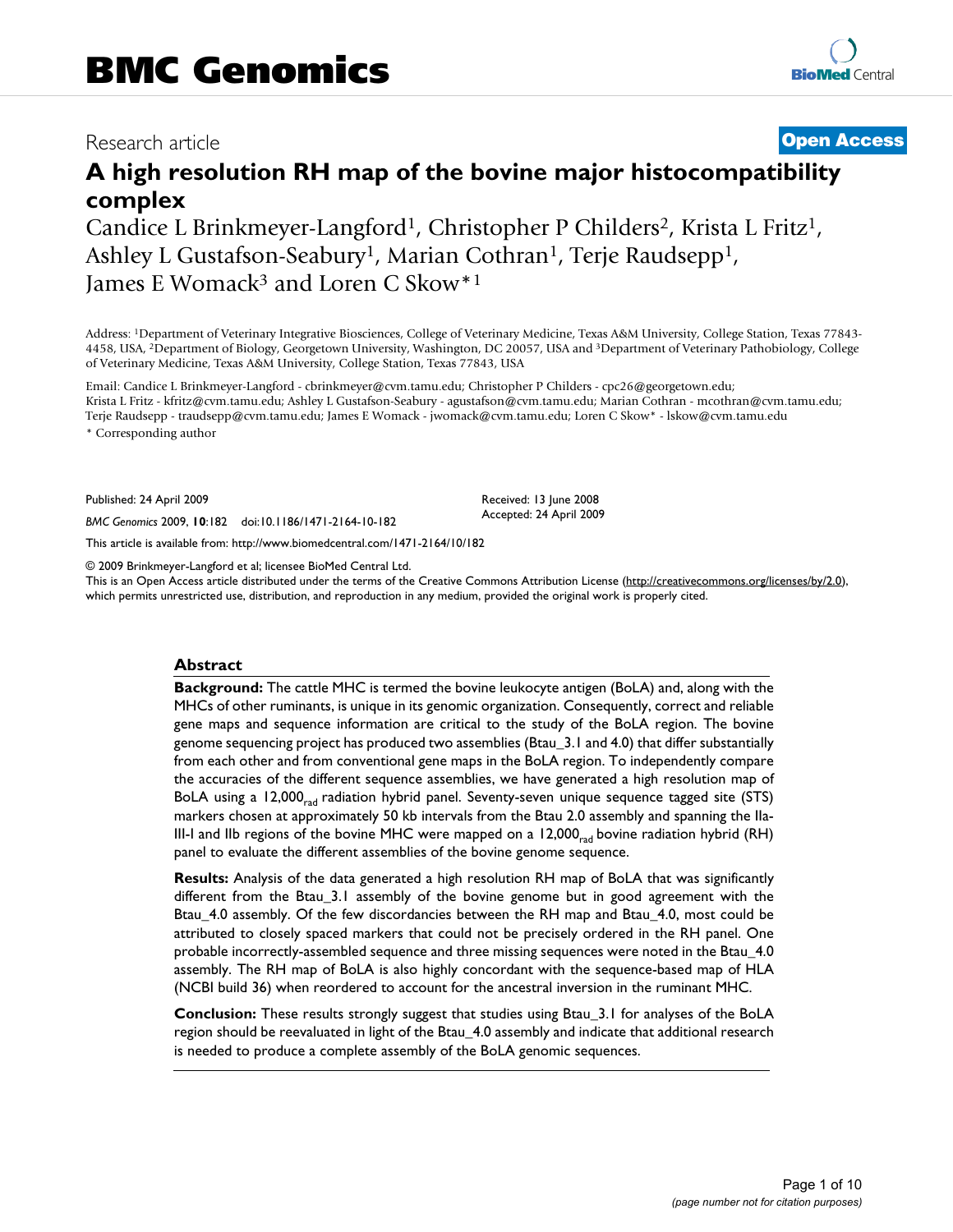# **Background**

The typical mammalian major histocompatiblity complex (MHC) contains a cohort of closely linked and highly polymorphic genes and gene families, many of which participate in immunity [1]. These genes are usually organized into a tightly linked complex defined by three regions or classes. Class I molecules are ubiquitously expressed on nucleated cells and function to present endogenous peptides to CD8+ T cells. Class II molecules are expressed exclusively on antigen-presenting cells including macrophages, dendritic cells and B lymphocytes, and present peptides of exogenous origins to CD4+ helper T cells. Loci in the class III region encode a diverse set of proteins, including many cytokines, but not all genes in the class III region are involved in immunity.

The cattle MHC, termed the bovine leukocyte antigen (BoLA), is similar to the MHCs of other species in that genes within BoLA encode proteins that participate in the adaptive and innate immune responses [2] and play crucial roles in determining host response to pathogens. However, the organizational features of the MHCs of cattle and other ruminants are unique in that class II genes occur in two segments rather than a single segment as observed in other mammalian species (e.g. human [3], mouse [4], dog [5], and horse [6]). The two segments are located about 20 cM apart and are designated class IIa and class IIb [7-9]. Class IIa is closely associated with the class I and class III regions, while class IIb is positioned closer to the centromere. The unique separation of class II loci, of related function and tightly linked in other species, makes the study of this part of the bovine genome a high priority for understanding the processes involved in coordinated gene regulation, structure and evolution of the MHC.

Linkage analyses (e.g., [10-12]) and physical gene maps [8,13-16] have defined the general organization of BoLA, but do not provide the detail provided by a sequencebased map. Results from the bovine genome sequencing project have produced a preliminary assembly 2.0 and two subsequent assemblies (Btau\_3.1 and 4.0) that differ considerably from each other and from conventional gene maps [16,17]. The most recent sequence assembly, Btau\_4.0, incorporated additional mapping information [14], fingerprint contig (FPC) maps, and bovine and sheep BAC end sequences [18] to resolve many of the inconsistencies of the two prior genome assemblies but has not been independently verified.

To compare the accuracies of the 3.1 and 4.0 sequence assemblies of the bovine MHC, we generated a high resolution map of BoLA using a 12,000<sub>rad</sub> radiation hybrid panel [19]. The resolution achievable using this panel exceeds that of the  $5,000<sub>rad</sub>$  panel [20] previously used to

generate medium-density maps for cattle chromosomes (e.g., [8,21-25]) due to the increased frequency of radiation-induced chromosomal breaks. This makes the  $12,000<sub>rad</sub>$  panel suitable for fine mapping genomic regions of interest (e.g., [26]). The map described here documents assembly errors in the Btau\_3.1 assembly and largely validates the revisions contained in the 4.0 assembly. We also compared the RH map of BoLA with the version 36 assembly of HLA to demonstrate overall conservation of gene order between BoLA and HLA and to further validate the hypothesis that a single ancestral inversion accounts for the organizational differences between the bovine and human MHCs. This information is critical for identifying linkage disequilibrium and haplotype structure of the BoLA region and to facilitate accurate comparative genomic studies of BoLA and the MHCs of other species.

# **Results**

### *Marker development*

Seventy-seven of the original 80 primer pairs were used for mapping. Fourteen of the 77 markers were located in the class I and class I extended regions of BoLA, 27 were located within class IIa or IIa extended regions, 17 were located within class IIb, and 19 were located within class III (more details about marker class and position is available in Additional file 1). Of the three markers not retained for mapping, one marker (12.00) was dropped from analysis due to typing ambiguities and two markers (48.10 and 55.30) could not be assigned to specific locations and instead were binned within the IIa/III/I group. Thirty-one of the 184 clones in the RH panel consistently gave ambiguous genotyping results (typed as "2" for two or more markers) and were excluded from computation of the RH maps.

### *RH mapping*

Analysis of the distribution of STS markers across the RH panel resulted in the localization of markers into two groups, corresponding to the BoLA IIb region and the BoLA IIa, III, and I region. The IIb group of 17 markers was distributed along 125.6 cR, for a resolution of 1 marker/7.4 cR. The IIa/III/I group of 60 markers was distributed over 496.6 cR at a resolution of 1 marker/8.3 cR. Resolution in kb was also determined by dividing by the size in base pairs of each region in Btau\_4.0 by the number of markers with unique vectors (clustered markers counted as single markers). Using this method, resolution of the RH group for the IIb region of BoLA is approximately one marker every ~221 kb and resolution for the IIa/III/I region of BoLA is one marker every ~184 kb.

Twelve (71%) of the markers in the IIb group and 26 (43%) of the markers in the IIa/III/I group gave unique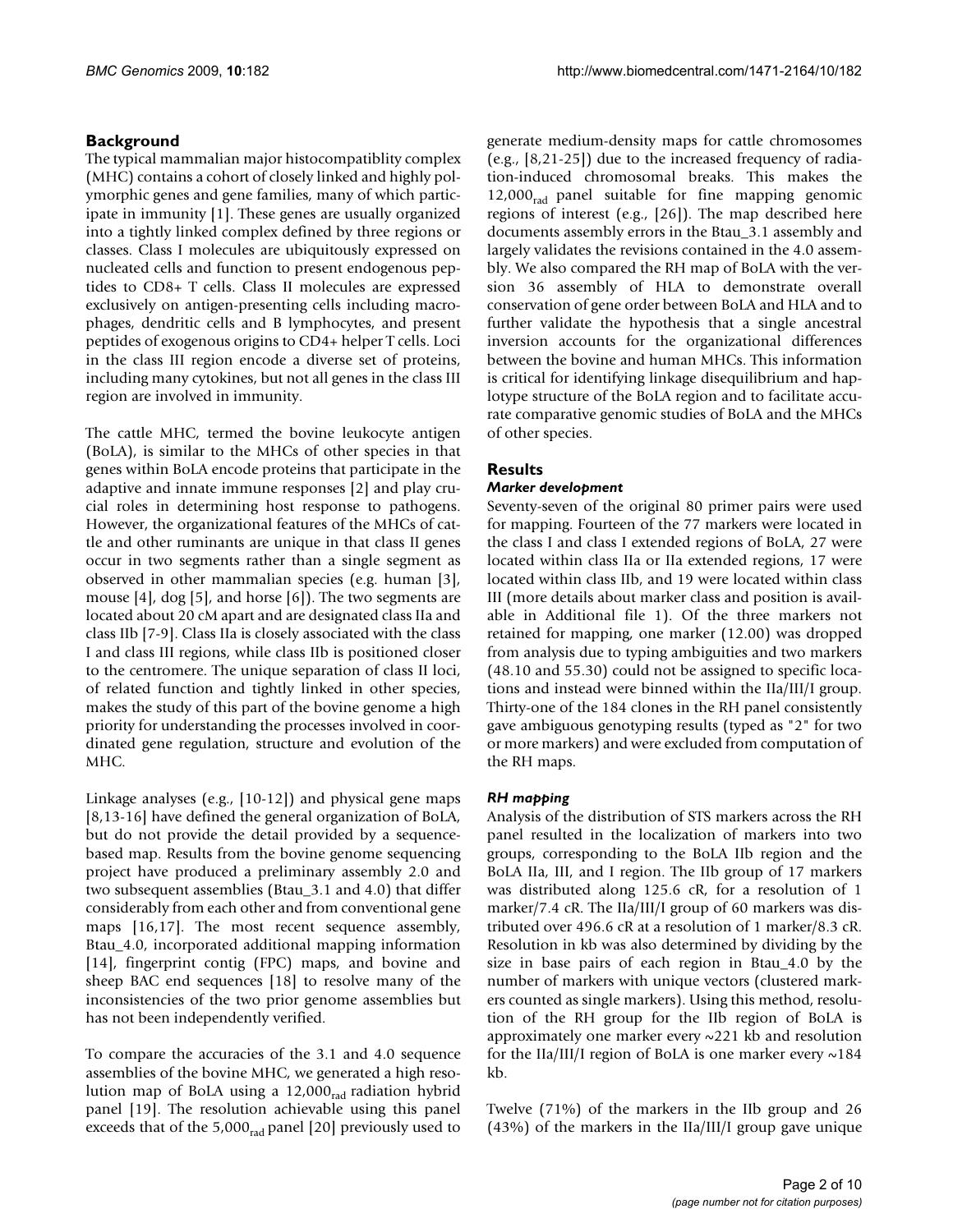RH vectors and were designated as MLE-consensus (frame) and ordered with highest confidence. Positions, lod scores, and frame/placed status of individual markers are presented in Additional file 2. Retention frequencies of markers in the IIb group ranged from 12.2% to 15.7%, with an average value of 14.3%. For the IIa/III/I group, retention frequencies ranged from 13.9% to 27.3%, with an average value of 21.1%. RH maps developed for the two BoLA regions are presented in Figure 1.

#### *Comparative maps*

The physical order of all markers on the RH map was compared with both the Btau\_3.1 and 4.0 assemblies and the NCBI36 assembly of the human genome sequence. Results of these comparisons are shown in Figures 1 and 2 respectively.

### *Comparison of RH map and Btau\_3.1 assembly*

The organization of the four scaffolds and the 17 markers of the IIb region are essentially the same between the RH map and Btau\_3.1 assembly. Exceptions are the inverted order of markers 10.50 and 10.55 and markers 11.00, 11.05, and 11.10 in the Btau\_3.1 assembly relative to the RH map.

All markers from the extended class IIa region, with the exceptions of 52.00, 52.30, and 52.55, are placed more distally in the 3.1 assembly than in the RH map but with similar marker order. Marker order within the class IIa region is also in overall agreement between the RH map and 3.1 assembly with the single exception that class IIa markers 49.00 and 49.05, which map together on the RH map, are separated in the 3.1 assembly: marker 49.05 is placed within a group that includes class III markers and has likely been misplaced in the 3.1 assembly. Both scaffold and marker orders in this group are inconsistent with those identified by the RH map. The order of 57.05, 57.00, and all scaffold 48 class III markers are in agreement in both the Btau\_3.1 assembly and the RH map, although the placements differ, with the RH map assigning these markers to a more distal location on chromosome 23. Finally, overall consistency was observed in marker orders within class I scaffolds 63, 65, and 64; nevertheless, scaffold 63 appears to be erroneously placed more proximal to scaffold 65 in the Btau\_3.1 assembly.

Two markers, 55.35 and 59.10, were not assigned to BTA23 in the Btau\_3.1 assembly although they are clearly present within BoLA based on analysis of the RH mapping data. Marker 55.35 is chromosomally unassigned within the 3.1 assembly, although analysis using Ensembl BLAST [27] returned an alignment with BTA23 at position 28243 Kb – clearly distal to the other markers of BoLA IIa. In contrast, the RH map shows 55.35 localized to the expected location near other markers from scaffold 55. The RH map

has placed marker 59.10 at a predictable location near other markers from scaffold 59, while BLAST comparison against the Btau\_3.1 assembly produced no significant alignment to 59.10.

#### *Comparison of RH map and Btau\_4.0 assembly*

The IIb region of BoLA shows good agreement between the Btau\_4.0 assembly and RH map, with the exception of an inverted segment encompassing three markers: 11.00, 11.05, and 11.10. This same inverted order was also observed in the comparison between Btau\_3.1 and the RH map. Analysis of the positions of these three markers in an independent, finished assembly of BoLA IIb [28] supported the Btau\_4.0 gene order and indicates that the discordancy is due to the imprecision of the  $12,000<sub>rad</sub>$  RH panel to resolve the order of these closely linked markers. Marker order in BoLA IIb did not change from Btau\_3.1 to Btau 4.0, but marker locations shifted  $\sim$ 2300 Kb telomeric on the chromosome in version 4.0 for all IIb markers except 13.00 and 13.05.

Class IIa, III and I marker order is very similar across the Btau\_4.0 assembly of BoLA and RH map as is the order of markers in the extended IIa and I regions (Figure 1). Eleven markers located in two regions show some minor discordancy in gene order between the two maps. These include markers 51.05, 53.25, 55.15, 55.10, and 55.35 from BoLA IIa, and markers 59.05, 58.00, 57.50, 57.35, 57.20, and 48.00 from BoLA I. In most cases the difference in marker position is negligible but we were able to independently assess gene order for markers 59.05, 58.00, 57.50, 57.35, 57.20, and 48.00 in skimmed (2×) sequences of overlapping BAC clones (Projects VUAA-VUBO, Human Genome Sequencing Center, Baylor College of Medicine). This analysis determined that the distribution of markers in the BAC skims is consistent with the gene order predicted by Btau\_4.0. Again, the few discordancies in gene order appear to be due to imprecise resolution of very closely linked markers in the RH panel limitations.

The only likely misassembly in Btau\_4.0 detected in this study is the class IIa marker 55.35, which is positioned at the boundary of the IIa – III region in the assembly compared with a position in the centromeric region of IIa in the RH map. As a whole, the IIa/III/I region of BoLA is shifted ~3900 Kb telomeric in the Btau\_4.0 assembly compared with the Btau\_3.1 assembly.

Three markers, 10.50, 49.05 and 59.10, are all present on the RH map but missing in the BTA23 sequence and in the chromosomally unassigned contigs of the Btau\_4.0 assembly. BLAST analysis of the marker sequences against the NCBI trace archives identified all three marker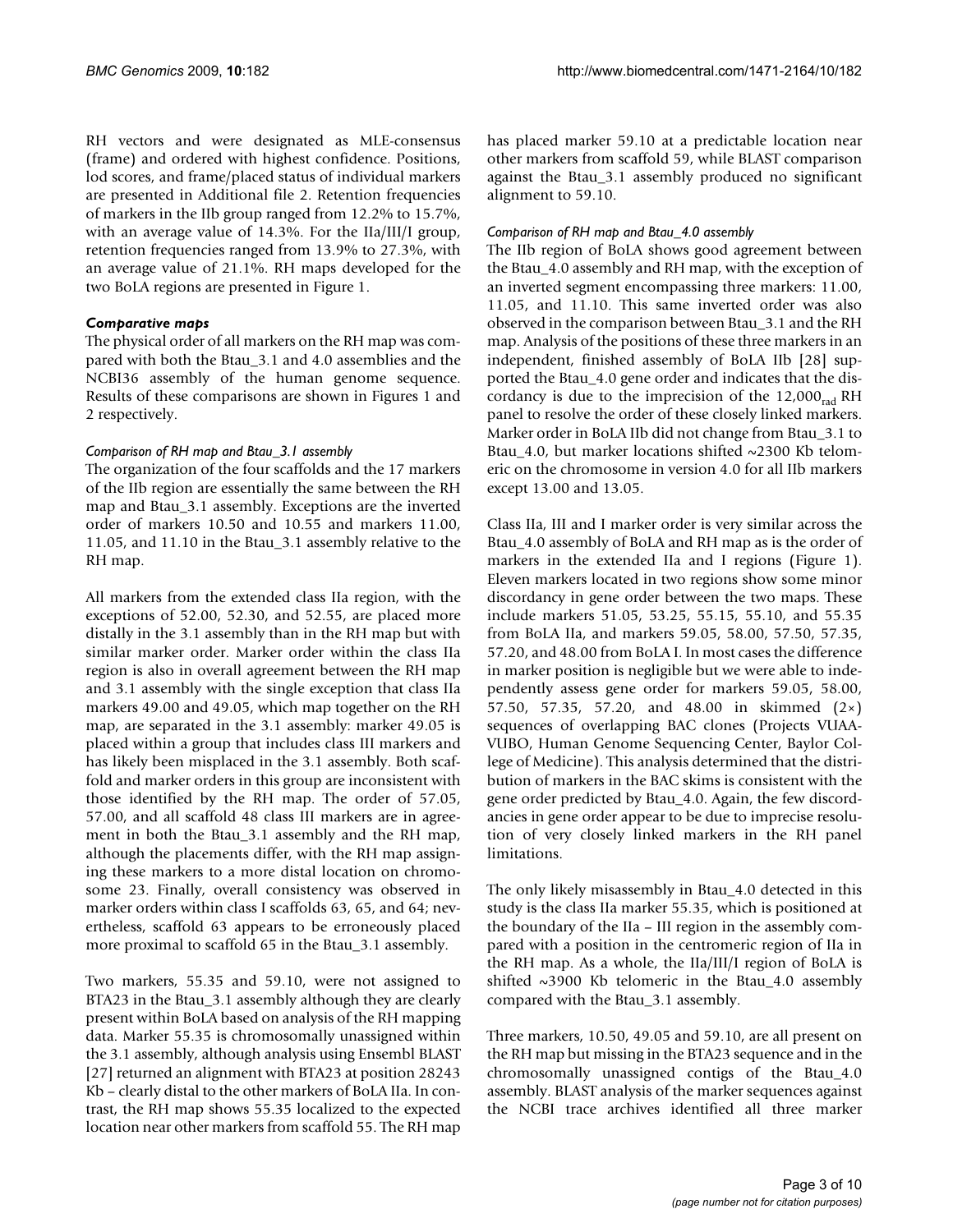

#### Figure 1

**High-resolution radiation hybrid and comparative maps of BoLA**. To the far left and far right are representations of BTA23 generated using the current genome sequence assemblies (Btau\_3.1 and Btau\_4.0, respectively). The centromere is represented as a black oval and distances are given in kilobases (Kb). The radiation hybrid map of BoLA is in the center, with map units given as centirays (cR). Just to the left and right of the RH map are marker names given in the order ascertained via radiation hybrid analysis, with connecting lines illustrating their comparative locations on the BTA23 maps.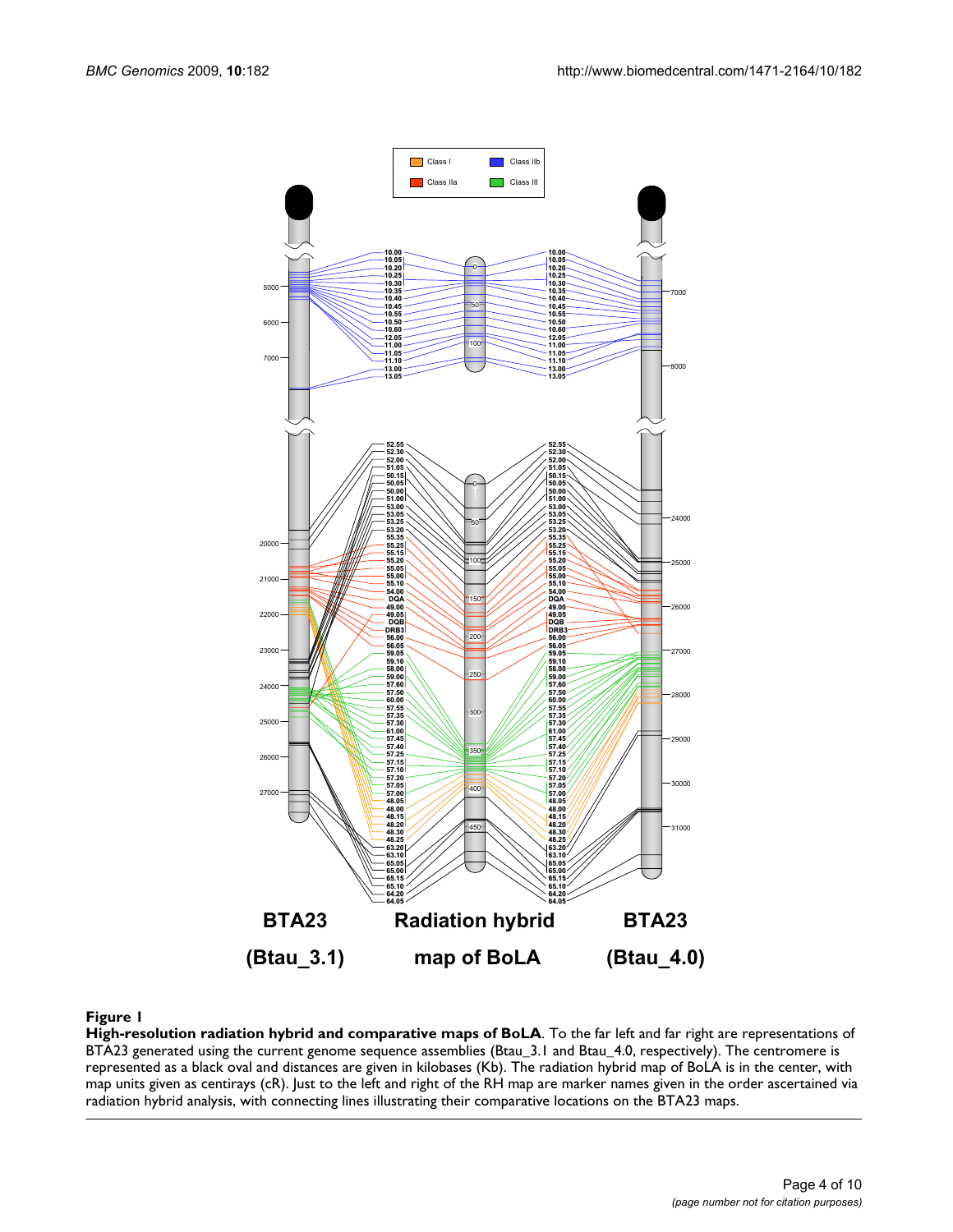

#### Figure 2

**Comparison of BoLA RH map with homologous human region**. Comparison of the high-resolution radiation hybrid map developed in this study with the corresponding region of human chromosome 6 (HSA6). The radiation hybrid map of BoLA is on the left, with units given as cR. Marker names to the right of this are in the order determined through RH mapping. A representative map of HSA6 (with inverted orientation) is located at the far right; connecting lines provide a comparative view of the marker order between the RH map and HSA6. The centromere is represented as a black region in between the two arms, which are labeled "q arm" and "p arm", and distances are given in Kb.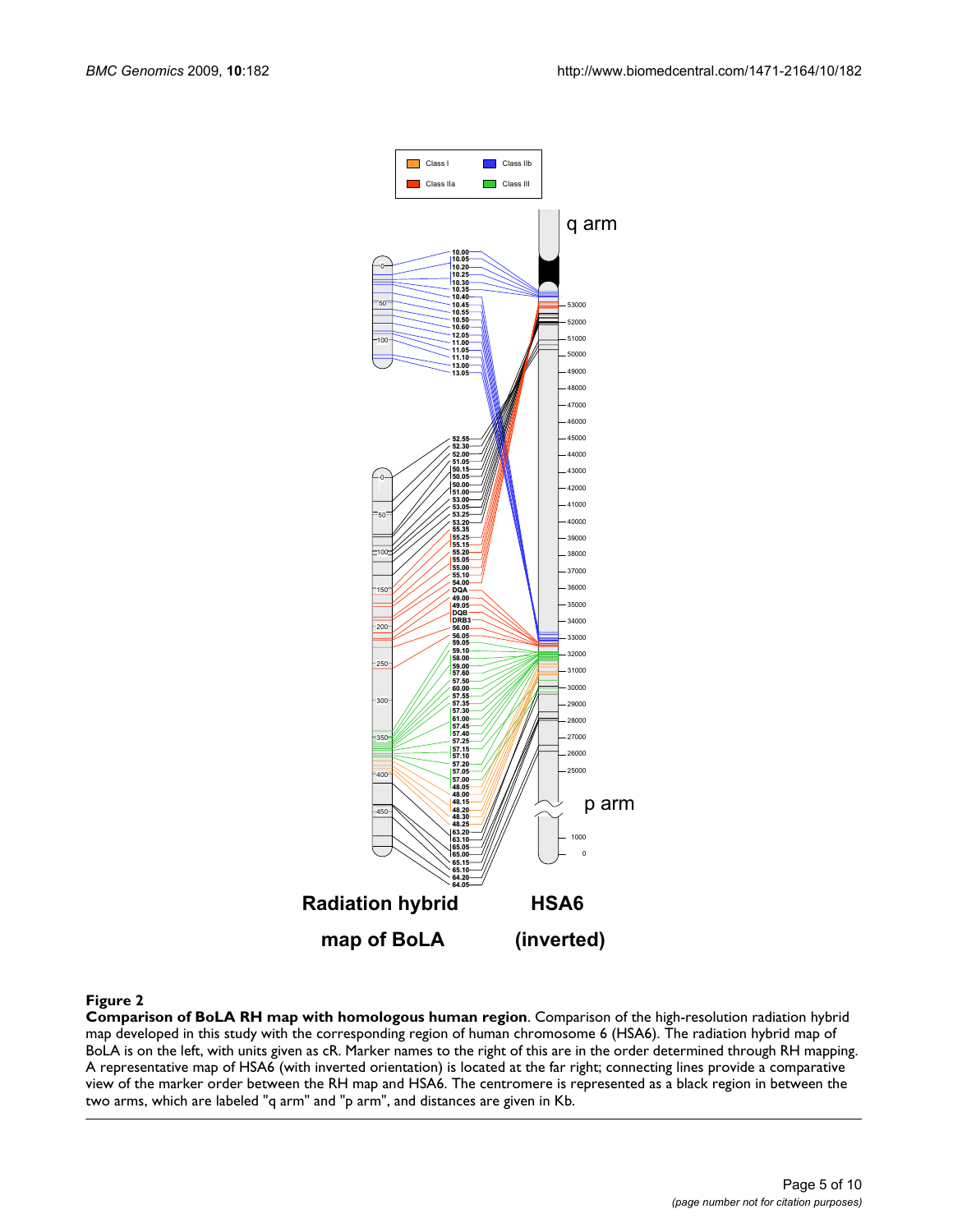sequences, revealing that the Btau\_4.0 assembly is missing at least three segments of BoLA DNA.

#### *Comparison of RH map and human genome*

Comparative analysis of the RH map of BoLA and the corresponding sequence information for HSA6p identified four homologous synteny blocks (HSB) (Figures 2 and 3). Two HSBs are located in the IIb region of BoLA and correspond to sequences at 32.6–33.3 Mb and 53.5–53.8 Mb on HSA6. These HSBs represent the regions of HSA6p12 and 6p21 that are contiguous in the bovine genome. The other two HSBs correspond to the IIa/III/I region of BoLA and to sequences 26.2–32.7 Mb and 50.3–53.2 Mb on HSA6 as previously described [14,29]. The positions and boundaries of these blocks were compared with those described in previous studies ([14,29], Figure 3). These studies also described a HSB corresponding to the 54.4– 62.7 Mb [14] or 54.6–62.7 Mb [29] sequence segment of HSA6 proximal to the centromere. Based on our results, this region of conserved synteny may be extended to include sequences at 53.5–53.8 Mb on HSA6p as an extension of this same HSB. The previous studies also identified a HSB corresponding to sequence at 33.4–53.2 Mb [14] or 32.9–45.9 Mb on HSA6p [29]; the lower boundary of this block can be extended to position 32.6 Mb on HSA6p based on our results. The remaining two HSB found in this study, corresponding to sequences 50.3–53.2 Mb and 26.2–32.7 Mb on HSA6p, confirm the results of Schibler et al [29] and Everts-van der Wind et al  $[14]$ .

Although coding sequences were not used as sources of STS markers in this study, the stringent requirements used to select STS for RH mapping enabled us to reliably identify homologous loci within HSA6 for all but two of the bovine STS markers mapped in this study. These conserved STS markers are incorporated into Figure 2 to integrate the RH map with the sequence-based map of HLA. The two markers that could not be located to HLA were marker 55.35, which returned no significant alignments to the human sequence, and marker 57.10, which returned multiple alignments to sequences in the HLA class I region. Marker 57.10 may be located in a region of HLA that has undergone an expansion not observed in the bovine MHC, thereby making it difficult to identify the location of the orthologous marker on HSA6.

# **Discussion**

### *Radiation hybrid mapping of BoLA*

The generation of a high-resolution, physically-ordered radiation hybrid map of BoLA provides an independent test of the order and arrangement of markers and scaffolds within the genome sequence assembly. This validation is critical for future studies involving the BoLA region, such as those that seek to identify sequence features (e.g. conserved functional elements) or clarify the evolution of this region. Importantly, the RH map can be used to facilitate comparisons of the region with other species – particularly helpful when the accuracy of an assembly is unknown or uncertain. The relatively high radiation dose used to construct the  $12,000<sub>rad</sub>$  RH panel used in this study generally provided a high resolution of marker order for evaluation of sequence assemblies but caution should be exercised when relying strictly upon RH mapping to order very closely spaced markers.

### *Comparative mapping*

#### *Comparison of RH map and Btau\_3.1 assembly*

Discrepancies identified between the RH map described here and the version 3.1 assembly of the bovine genome sequence highlight major potential errors in the assembly. Although both maps are in general agreement in the order of markers for the BoLA IIb region, the RH mapping data do not support the assembly of much of the IIa/III/I region, as indicated by the many inconsistencies observed between the RH map and sequence assembly (Figure 1).

The RH map compared to the Btau\_3.1 map is in general agreement in the BoLA IIb region (~4579–5363 Kb sequence segment of BTA23) but is far less concordant for the IIa/III/I region. The arrangements of at least six blocks of sequence (~19635–20172 Kb, ~21650–21284 Kb, ~21595–21998 Kb, ~23268–23824 Kb, ~24069–24889 Kb, and ~25586–25667 Kb sequence segments in Btau\_3.1 are in disagreement with map order as determined by RH mapping and indicates much misassembly of BoLA sequence in the Btau\_3.1 assembly.

### *Comparison of RH map and Btau\_4.0 assembly*

The version Btau\_4.0 assembly of the bovine genome is generally concurrent with the RH map of BoLA, demonstrating the improved reliability of the new assembly within this region. The order of markers across most of the BoLA regions in the version 4.0 assembly is in complete agreement with the RH map, with a few minor exceptions: namely, a small inversion in marker order involving markers 11.00–11.05–11.10 and some discordancy in the order of a few markers in BoLA IIa and BoLA I, all of which is attributed to insufficient power of the  $12,000<sub>rad</sub>$  RH panel to resolve markers that are within a few Kb of each other.

### *Comparison of RH map and human genome*

The development of a high resolution radiation hybrid map of BoLA allows for reliable multispecies comparisons of the MHC despite the absence of an accurate and consistent genome sequence assembly. The comparative marker order between BoLA and HSA6, when adjusted for the ruminant inversion (Figure 2), demonstrates a remarkable conservation of gene content and order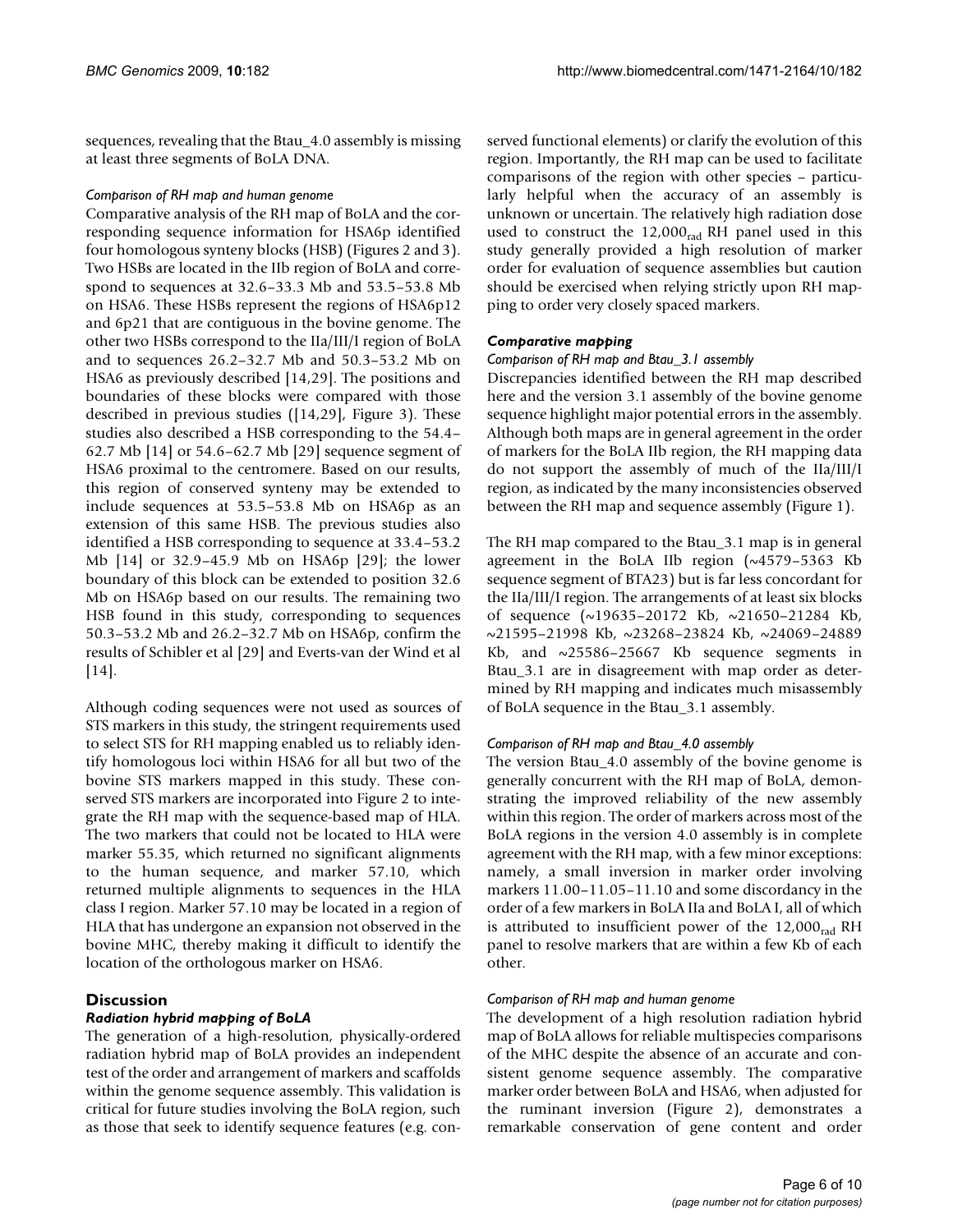

### Figure 3

**Homologous synteny blocks in cattle and human**. Details about human homologs identified for RH-mapped markers used in this study. To the left, the BoLA RH-mapped markers are presented in their homologous HLA positions, with the corresponding megabase position of the human homolog listed to the right. Brackets indicate markers clustered by the RH analysis. These clustered markers have been assigned to the same cR position and therefore can be flipped with equal likelihood; as a result, caution should be exercised when considering these markers as part of an inversion. To the right, arrows indicate locations and orientations of homologous synteny blocks in relation to human, determined by this study, [14], and [29]. Proposed extensions of HSBs are represented as lighter-colored blocks with dotted edges; orientation is indicated by arrows within the blocks.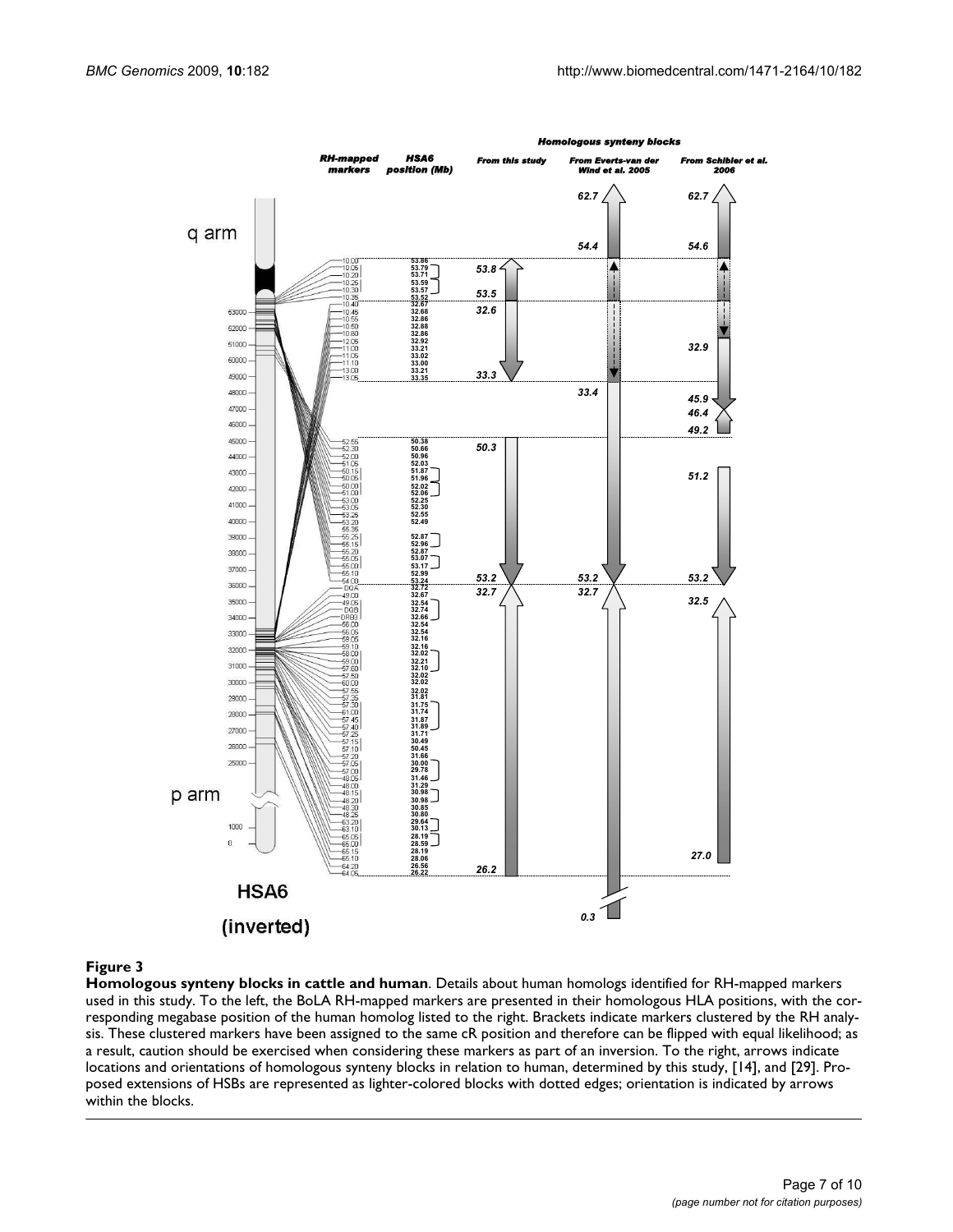between cattle and humans. Several rearrangements in marker order are observed between the maps of the two species and these regions are prime candidates for further study to improve our understanding the evolution of the mammalian MHC.

# **Conclusion**

The findings of this study provide a high resolution physically ordered radiation hybrid map of the BoLA region encompassing 80 markers. Comparisons with the Btau\_3.1 assembly of the bovine genome sequence shed light on a number of discrepancies, indicating that caution should be used when interpreting results and drawing conclusions based on this assembly. The Btau\_4.0 assembly of the bovine genome shows far better agreement with the RH map; the fact that this assembly can be verified in such a way is indicative of its reliability. As such, this assembly will be valuable for future studies in which assembly accuracy is paramount, such as searches for conserved elements or interpretation of evolutionary histories. Additionally, the resolution and reliability of the RH map enabled comparisons with the human genome that help to refine boundaries of HSBs. This map will prove useful for future studies of this region of the cattle genome as it gives clarification regarding the structure and organization of BoLA and highlights potential inaccuracies in the Btau\_3.1 assembly.

# **Methods**

### *Primer design and optimization*

Markers for genotyping the  $12,000<sub>rad</sub>$  RH panel were identified from the Btau\_2.0 assembly of the cattle sequence based on BLAST alignments to coding sequences from the human MHC (NCBI build 36). Assembly scaffolds of bovine DNA containing human MHC homologues were masked for repetitive DNA with RepeatMasker [30] and unique PCR primers were designed at  $\sim$  50 kb intervals across the entire version 2.0 assembly of BoLA regions. Primers were designed using the Primer3 program [31] and were further evaluated against the Btau\_3.1 assembly to assure that unique, highly conserved sequence tracts were selected for primer design. Previously published primers for BoLA class II *DQA*, *DQB*, and *DRB3* [32,33] were also used for genotyping the RH panel. Detailed primer information is presented in Additional file 1.

### Genotyping primers on 12000<sub>rad</sub> RH panel

PCR typings were performed in duplicate in 10-μl reaction volumes containing 50 ng DNA, 1× buffer (Sigma Aldrich), 0.3 pmol of each primer, 0.2 mM dNTPs, 1.5 mM MgCl<sub>2</sub>, and 0.25 U JumpStart REDTaq DNA polymerase (Sigma Aldrich). Amplification parameters included an initial 30-sec denaturation at 94°C; 1 cycle of 94°C for 30 sec, 60°C for 30 sec, and 72°C for 30 sec; followed by 35 cycles of 30 sec at 94°C (denaturing), 30 sec at optimized annealing temperature (ranging from 56°C to 64°C), and 30 sec at 72°C (extension); ending with a final extension for 5 min at 72°C. Amplification products were resolved by electrophoresis in 1.0% agarose gels containing 0.36 μg/ml ethidium bromide, photographed and manually scored for the presence of the bovine-specific amplicons. Bovine, hamster and negative control (no DNA) samples were included in each amplification experiment. All samples were independently genotyped at least twice using this protocol.

#### *Computation of RH maps*

Radiation hybrid maps were constructed with the software package *rh\_tsp\_map* [34,35], which utilizes Qsopt [36] and CONCORDE [37] to construct robust RH maps. Maps were built in such a way as to optimize maximum likelihood (MLE) criterion, as described previously [38]. Specifically, pairwise LOD scores were calculated and linkage groups were identified using the maximum LODs that still allowed the formation of single groups for the two main BoLA regions: LOD thresholds of 20.0 and 11.0 for the regions containing BoLA IIb and BoLA IIa, III, and I, respectively. Framework maps were constructed using the program *frame\_markers* and comprehensive maps were generated with CONCORDE based on five different criteria (base MLE, extended MLE, normalized MLE, normalized OCB, and weighted OCB). The framework and comprehensive maps were then compared using the program compare\_frame\_script, and markers found to be incongruous between the two maps were removed from the framework. This process was then repeated until there were no discrepancies between the different maps. Each map is an optimal marker order based on the MLE defining criteria; therefore, the maps are termed "MLE-consensus maps" rather than the more commonly used "framework map".

To test the robustness of the maps, the programs map\_eval and flips were used to evaluate the position of each marker in relation to other markers. The program map\_eval was used to calculate the difference in score between the best and second best positions for each marker; markers with a threshold of change below 0.5 were removed from the framework. The program flips was then used to determine the best local arrangement of markers by examining all possible permutations of marker order within a sliding window. Lastly, additional markers were added to the MLE-consensus maps using the program bin\_script, with an upper threshold of 0.1, a lower threshold of 0.0, an upper gap threshold of 3, and a lower gap threshold of 1 to allow markers that map to identical positions to be put into a common bin.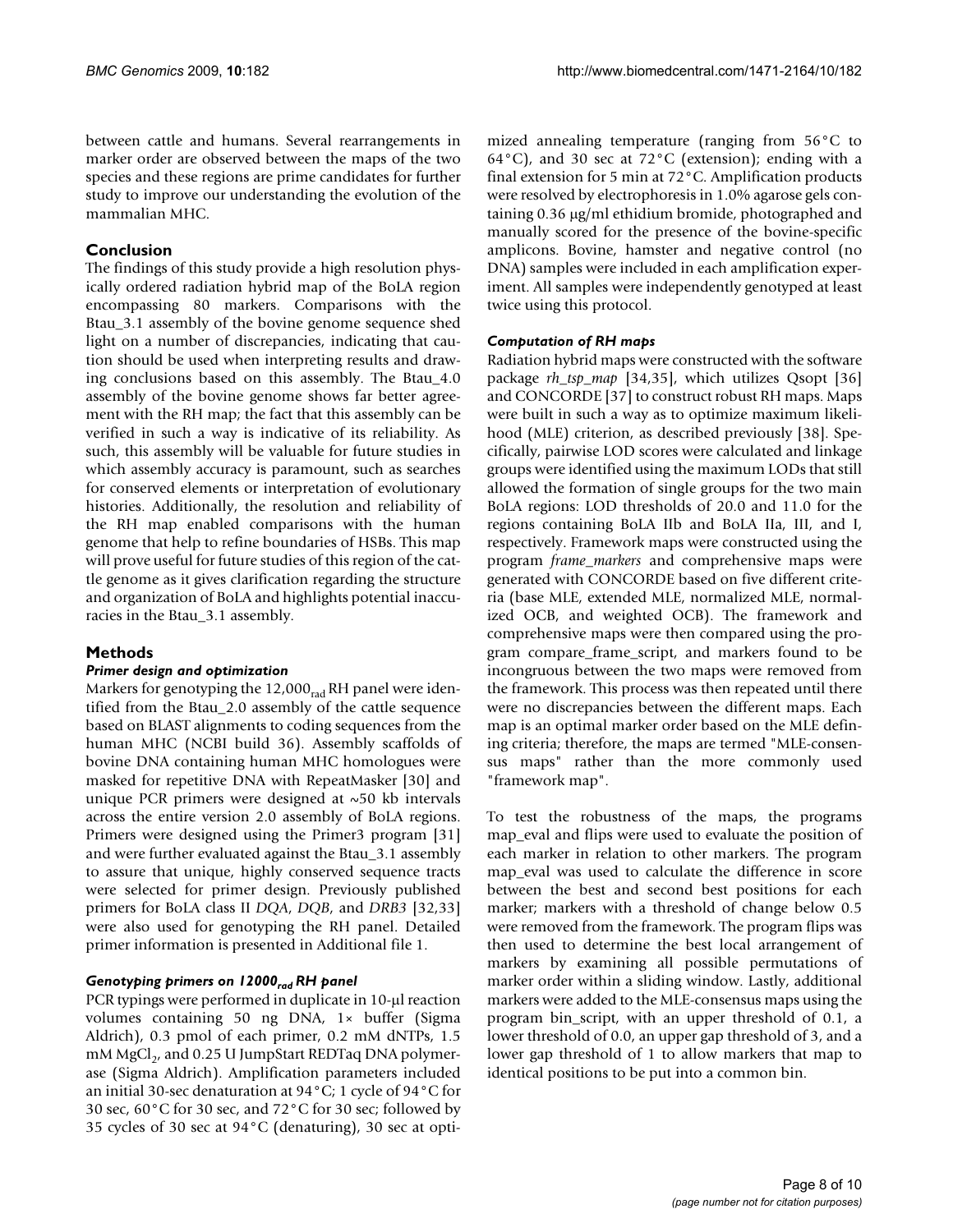#### *Construction of comparative maps*

Maps were generated to indicate the positions of the RHmapped markers in relation to the version 3.1 and 4.0 assemblies of the bovine genome [39] and to the human genome (NCBI build 36) of HLA. To identify conserved markers, the tract of sequence used for primer design was analyzed using the BLASTN option of the Ensembl BLASTview tool [27] against the version 3.1 assembly of the bovine genome with search sensitivity of "Near-exact matches", and against the human genome build 36 using a search sensitivity of "Distant homologies". BLAST alignment against Btau\_4.0 was performed locally using linear scaffold data for each chromosome, available from [18], and the same primer sequence tracts used for the Btau\_3.1 and human comparative maps.

An alignment result was used for comparative mapping with human only if the sequence was located on human chromosome 6p (HSA6p), which contains HLA; and had an E-value less than 10e-5. If these criteria were met, the position of the alignment result was used to map the RHmapped marker relative to other markers already on the human map. One marker (10.25) did not have an E-value low enough to meet the second criteria but was not excluded from analysis because alignment results gave the expected location on HSA6. Marker 55.35 did not meet either criteria and was therefore removed from the comparative analysis. A third marker, 57.10, gave unreliable alignment results on HSA6 with relatively high E-values ( $\geq$ 3.2) and was also removed. All other bovine markers were mapped on HLA. Homologous synteny blocks (HSB) were determined according to the criteria outlined in [40].

#### **Authors' contributions**

CLB-L synthesized and interpreted the data, constructed comparative maps, and drafted the manuscript. CPC designed primers and performed the RH map computation. KLF coordinated and performed RH typing. ALG-S and TR provided assistance with typing and ensured that all data met specific quality and reproducibility criteria. MC performed RH typing and established procedures to ensure data consistency. JEW provided the  $12,000<sub>rad</sub>$  RH panel. LCS conceived of the study, participated in its design and coordination and helped to draft the manuscript. All authors read and approved the final manuscript.

#### **Additional material**

#### **Additional file 1**

*Primer information. Detailed primer information for RH-mapped markers, including classification (I, IIa, IIb, III), position within Btau\_3.1, primer sequences, product sizes, and annealing temperatures used. All PCR reactions were carried out using 1.5 mM MgCl<sub>2</sub>. \*For DQA and* DQB *two forward primers were multiplexed and used with a single reverse primer.*

Click here for file

[\[http://www.biomedcentral.com/content/supplementary/1471-](http://www.biomedcentral.com/content/supplementary/1471-2164-10-182-S1.doc) 2164-10-182-S1.doc]

#### **Additional file 2**

*Marker information. Centiray position, lod score, and frame/placed status for each marker. Note that markers labeled as "frame" are considered to be part of the MLE map. Markers 48.10 and 55.30 could not be assigned a discrete location and instead were tentatively localized to specific regions between two markers as indicated by the column labeled "binned between".*

Click here for file

[\[http://www.biomedcentral.com/content/supplementary/1471-](http://www.biomedcentral.com/content/supplementary/1471-2164-10-182-S2.doc) 2164-10-182-S2.doc]

#### **Acknowledgements**

We gratefully acknowledge the contributions of Bhanu Chowdhary for providing feedback and constructive criticism on the study design and manuscript and Jan Elliott for her excellent management of the RH panel. This research was funded by USDA NRI grant 97-35205-5074 to L.C.S. and by funds from College of Veterinary Medicine, Texas Agricultural Experiment Station, The Institute for Bioscience Technology, and Vice President for Research, Texas A&M University.

#### **References**

- 1. Trowsdale J: **["Both man & bird & beast": comparative organi](http://www.ncbi.nlm.nih.gov/entrez/query.fcgi?cmd=Retrieve&db=PubMed&dopt=Abstract&list_uids=7806269)[zation of MHC genes.](http://www.ncbi.nlm.nih.gov/entrez/query.fcgi?cmd=Retrieve&db=PubMed&dopt=Abstract&list_uids=7806269)** *Immunogenetics* 1995, **41:**1-17.
- 2. Lewin H, Russel G, Glass E: **Comparative organization and function of the major histocompatibility complex of domesticated cattle.** *Immunological Review* 1999, **167:**145-158.
- 3. MHC Sequencing Consortium: **[Complete sequence and gene](http://www.ncbi.nlm.nih.gov/entrez/query.fcgi?cmd=Retrieve&db=PubMed&dopt=Abstract&list_uids=10553908) [map of a human major histocompatibility complex.](http://www.ncbi.nlm.nih.gov/entrez/query.fcgi?cmd=Retrieve&db=PubMed&dopt=Abstract&list_uids=10553908)** *Nature* 1999, **401(6756):**921-923.
- 4. Mouse Genome Sequencing Consortium: **[Initial sequencing and](http://www.ncbi.nlm.nih.gov/entrez/query.fcgi?cmd=Retrieve&db=PubMed&dopt=Abstract&list_uids=12466850) [comparative analysis of the mouse genome.](http://www.ncbi.nlm.nih.gov/entrez/query.fcgi?cmd=Retrieve&db=PubMed&dopt=Abstract&list_uids=12466850)** *Nature* 2002, **420(6915):**520-562.
- 5. Wagner JL: **[Molecular Organization of the Canine Major His](http://www.ncbi.nlm.nih.gov/entrez/query.fcgi?cmd=Retrieve&db=PubMed&dopt=Abstract&list_uids=12692158)[tocompatibility Complex.](http://www.ncbi.nlm.nih.gov/entrez/query.fcgi?cmd=Retrieve&db=PubMed&dopt=Abstract&list_uids=12692158)** *Journal of Heredity* 2003, **94(1):**23-26.
- 6. Gustafson AL, Tallmadge RL, Ramlachan N, Miller D, Bird H, Antczak DF, Raudsepp T, Chowdhary BP, Skow LC: **An ordered BAC contig map of the equine major histocompatibility complex.** *Cytogenetic and Genome Research* 2003, **102(1–4):**189-195.
- 7. Andersson L, Lundén A, Sigurdardottir S, Davies C, Rask L: **[Linkage](http://www.ncbi.nlm.nih.gov/entrez/query.fcgi?cmd=Retrieve&db=PubMed&dopt=Abstract&list_uids=2894354) [relationships in the bovine MHC region. High recombination](http://www.ncbi.nlm.nih.gov/entrez/query.fcgi?cmd=Retrieve&db=PubMed&dopt=Abstract&list_uids=2894354) [frequency between class II subregions.](http://www.ncbi.nlm.nih.gov/entrez/query.fcgi?cmd=Retrieve&db=PubMed&dopt=Abstract&list_uids=2894354)** *Immunogenetics* 1988, **27(4):**273-280.
- 8. Band M, Larson JH, Womack JE, Lewin HA: **[A Radiation Hybrid](http://www.ncbi.nlm.nih.gov/entrez/query.fcgi?cmd=Retrieve&db=PubMed&dopt=Abstract&list_uids=9799592) [Map of BTA23: Identification of a Chromosomal Rearrange](http://www.ncbi.nlm.nih.gov/entrez/query.fcgi?cmd=Retrieve&db=PubMed&dopt=Abstract&list_uids=9799592)ment Leading to Separation of the Cattle MHC Class II Sub[regions.](http://www.ncbi.nlm.nih.gov/entrez/query.fcgi?cmd=Retrieve&db=PubMed&dopt=Abstract&list_uids=9799592)** *Genomics* 1998, **53(3):**269-275.
- 9. Skow LC, Snaples SN, Davis SK, Taylor JF, Huang B, Gallagher DH: **[Localization of bovine lymphocyte antigen \(BoLA\) DYA and](http://www.ncbi.nlm.nih.gov/entrez/query.fcgi?cmd=Retrieve&db=PubMed&dopt=Abstract&list_uids=8661732) [class I loci to different regions of Chromosome 23.](http://www.ncbi.nlm.nih.gov/entrez/query.fcgi?cmd=Retrieve&db=PubMed&dopt=Abstract&list_uids=8661732)** *Mammalian Genome* 1996, **7(5):**388-389.
- 10. Barendse W, Vaiman D, Kemp S, Sugimoto Y, Armitage S, Williams J, Sun H, Eggen A, Agaba M, Aleyasin S, Band M, Bishop M, Buitkamp J,